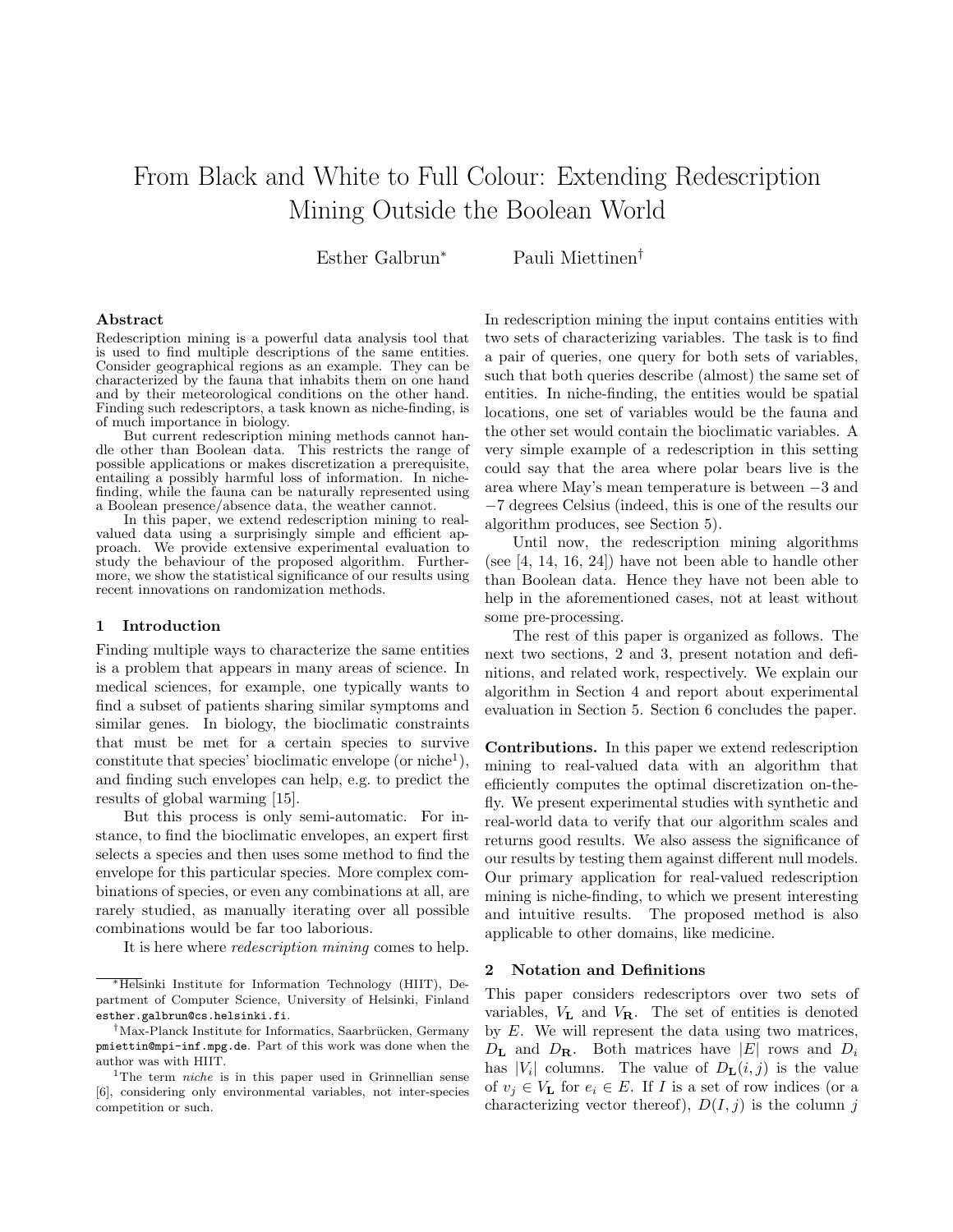of  $D$  restricted to the rows in  $I$ . The data is a 5-tuple  $\mathcal{D} = (V_{\mathbf{L}}, V_{\mathbf{R}}, E, D_{\mathbf{L}}, D_{\mathbf{R}})$ . We identify variables in  $V_{\mathbf{L}}$ and  $V_{\mathbf{R}}$  with the corresponding columns in  $D_{\mathbf{L}}$  and  $D_{\mathbf{R}}$ when there is no risk of ambiguity.

We consider two types of variables: Boolean and real-valued. (We omit categorical data for the sake of clarity and brevity, but handling it is straight forward using the approach presented here.) If  $v \in V$  is Boolean, we interpret the column corresponding to it as a truth value assignment for  $e \in E$  in a natural way. If  $v \in V$  is real-valued, we consider an interval  $[a, b]$ , and the truth value assignment induced by the relation  $v \in [a, b]$ . We will denote this truth value assignment using Iverson notation:  $[a \le v \le b]$  is the Boolean (column) vector that has 1 in the rows where  $v \in [a, b]$ , and 0 elsewhere.

These truth assignments and their negations constitute the set of *literals* for variables in  $V$ . Notice that there are infinitely many intervals yielding the same truth value assignment for some  $v \in V$ . To avoid ambiguity, we consider only the shortest interval yielding some truth value assignment. An exception to this is the special case where the interval contains the lowest or highest value in the data set for the given variable. We then consider half-lines  $(-\infty, b]$  and  $[a, +\infty)$ , respectively, but for the sake of brevity they are also called intervals. Notice that we can always reconstruct the interval given the data and the truth value assignment corresponding to the interval.

Literals can be combined with Boolean operators ∧ (and) and ∨ (or). A Boolean formula is made by combining literals with Boolean operators. A query over  $V$  is a Boolean formula with literals of  $V$ . A redescription R of  $\mathcal{D} = (V_{\mathbf{L}}, V_{\mathbf{R}}, E, D_{\mathbf{L}}, D_{\mathbf{R}})$  is a pair of queries  $(q_L, q_R)$  over  $V_L$  and  $V_R$ , respectively. For a redescription  $R = (q_L, q_R)$ , we use  $V_L(R)$  to denote the variables of  $q_L$ ;  $V_R(R)$  is defined analogously.

The support of a query q on  $\mathcal{D}$ , supp<sub> $\mathcal{D}(q)$ </sub>, is a set  ${e \in E : q \text{ is true for } e}.$  The support of a redescription  $R = (q_L, q_R)$ , supp<sub>p</sub> $(q_L, q_R)$ , is the intersection of supports of  $q_{\mathbf{L}}$  and  $q_{\mathbf{R}}$ , supp $(q_{\mathbf{L}}, q_{\mathbf{R}})$  = supp $(q_{\mathbf{L}}) \cap$  $\text{supp}(q_{\mathbf{R}})$ . We will omit the subscripts when they are clear from the context.

A redescription  $R = (q_L, q_R)$  is exact if supp $(q_L)$  =  $\text{supp}(q_{\mathbf{R}})$ . If a redescription is not exact, it is approximate. The *accuracy* of a redescription  $R = (q_L, q_R)$  is measured using the Jaccard coefficient

$$
J(R) = J(q_{\mathbf{L}}, q_{\mathbf{R}}) = \frac{|\text{supp}(q_{\mathbf{L}}, q_{\mathbf{R}})|}{|\text{supp}(q_{\mathbf{L}}) \cup \text{supp}(q_{\mathbf{R}})|}.
$$

Formally, redescription mining is defined as follows:

PROBLEM 1. (REDESCRIPTION MINING) Given data  $\mathcal{D} = (V_{\mathbf{L}}, V_{\mathbf{R}}, E, D_{\mathbf{L}}, D_{\mathbf{R}})$  and a set of constraints C, find all redescriptions  $R_1, R_2, \ldots$  of  $\mathcal D$  that satisfy constraints in C.

We leave open the exact constraints in  $C$  for a while and will turn back to it in Subsection 4.7.

## 3 Related Work

3.1 Rule discovery. Given a set of observations and a subset thereof, many methods try to find discriminative patterns for the given subset. Depending on the nature of the pattern and the type of variables observed, these techniques are called Logical Analysis of Data (LAD) [2], Emerging Pattern Mining (EPM), Contrast Set Mining (CSM) or Subgroup Discovery (SD), to name a few (see [12] for a unifying survey of the last three).

Attempts have been made to extend Subgroup Discovery from single binary class label to multiple output variables. In [21], this is done by first applying k-medoids clustering to input and output variables separately and then finding relationships between the clusters using  $\chi^2$  test of independence. In the Exceptional Model Mining framework [10, 22], the aim is more generally to identify a subset of the entities defined by a single binary feature or a pattern over several features such that a model fitted to that subset significantly differs from the same model fitted to the rest of the entities.

The approach presented in [5] somewhat similarly uses frequent itemsets on the binary attributes to define subsets of the entities and then tries to form a partition of the original data with the subsets that can be best modeled using the numerical attributes.

In Multi-label Classification [20] the goal is to learn classifiers for conjunctions of labels. It shares some similarties with redescription mining, but it can only handle conjunctions and it is a predictive approach while ours is a descriptive one.

Redescription mining differs from these techniques in that it aims at simultaneously finding multiple descriptions of a subset of entities which is not previously specified, selecting the few relevant among a potentially large set of variables. This problem was introduced in [16], and has since attained continuous research interest (e.g. [14, 24, 4, 9]). The algorithms proposed have been based on various ideas, including decision trees [16], co-clusters [14], and frequent itemsets [4].

3.2 Data discretization. Generalizing algorithms based on Boolean attributes to real-valued data has been a recurrent problem in data mining. Most solutions are based on some sort of pre-processing: typically categorical data is represented using one variable per category, and quantative data is turned into cate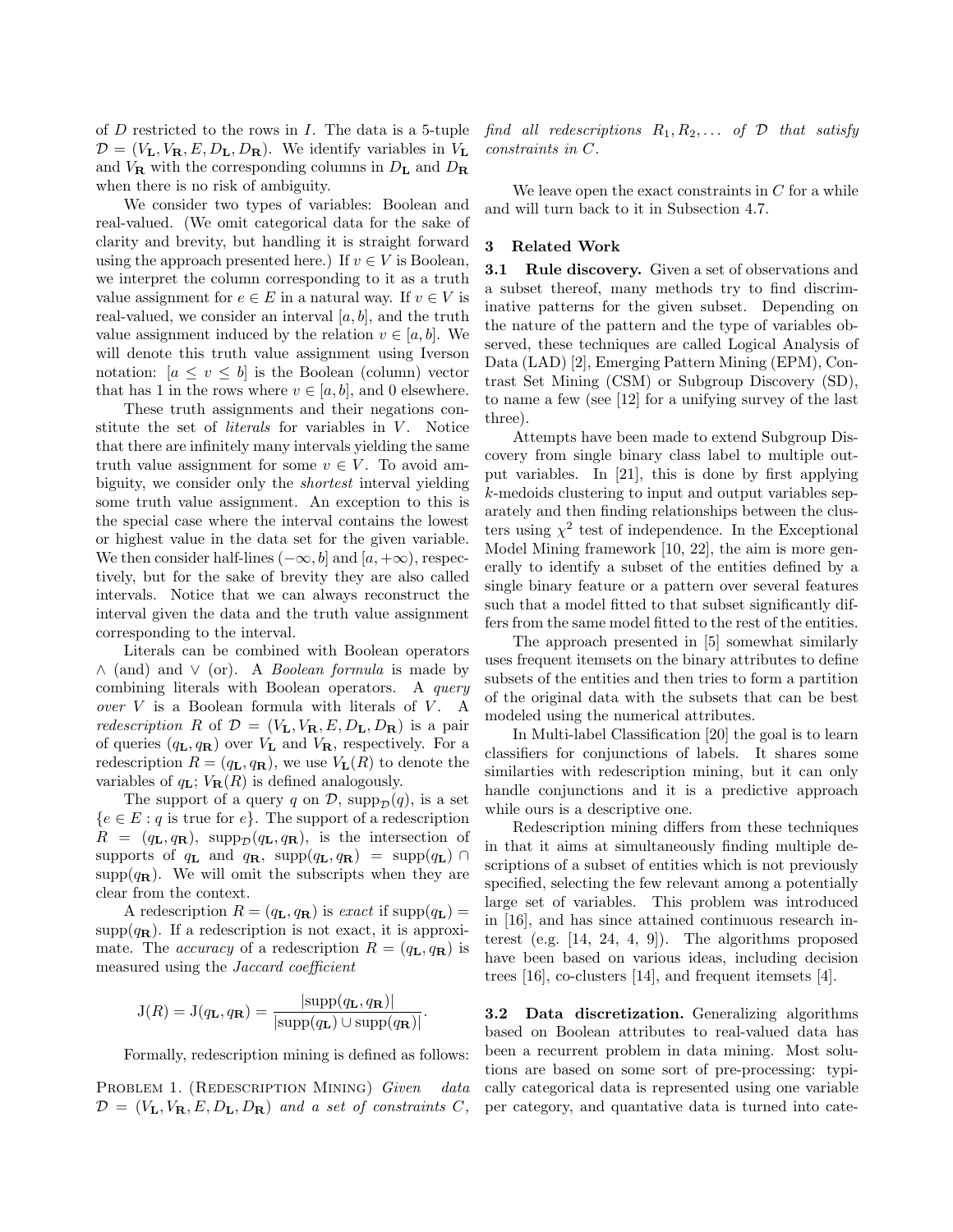gorical data using some type of bucketing.

When labels are available on the original data, as it is the case for Subgroup Discovery with a single output feature, a supervised discretisation method can be devised for the problem at hand. In [7], the discretization happens within the algorithm and relies on a property of the function measuring subgroup quality to merge basic intervals in a bottom-up fashion. Yet, the cut points for the basic intervals are determined as a pre-processing step in a way that is not necessarily optimal with respect to their later use.

In most settings, though, no labelling of the data is available and one has to resort to unsupervised discretization. This approach raises several questions, from the choice of the number of buckets to the size of the resulting data. A more elegant approach was provided by Srikant and Agrawal [19], who presented a machinery that solves most of the problems automatically. Their method is still based on a priori bucketing. Moreover, it is very specific to association rule mining making it hard (or impossible) to apply to redescription mining.

Using redescription mining algorithms with non-Boolean data is not a new idea. Already in [16], the CARTwheels algorithm was used to mine bioinformatics data that was non-Boolean. As the algorithm requires Boolean input, the data had to be bucketed as a pre-processing step. But pre-processing typically requires considerable domain knowledge and might still be impossible or yield exponential growth in the number of variables. This is in contrast to our algorithm, where the optimal discretization is determined at each iteration within the algorithm, requiring no pre-processing. Nothing, of course, prevents users to pre-process their data, should that be needed.

3.3 Niche finding. The problem of finding species' bioclimatic envelope is a rather new one (see e.g. [17] and references therein), but the idea of ecological niches dates back to the early 20th century [6]. There is also some level of ambiguity in what exactly is meant by the term niche [17]. In this paper we consider a bioclimatic envelope of a (group of) species to be a set of limits in climate variables (such as monthly mean temperature) that defines the region occupied by the species<sup>2</sup>.

Despite the vague definition, the past ten years have seen a number of methods to model the bioclimatic envelopes. The methods are based, for example, on regression, neural networks, and genetic algorithms (see [18]). But to the best of the authors' knowledge, none of these methods allows automatically finding both the set of species and their envelope.

## 4 The Algorithm

In this section, we present our algorithm. We start with some motivation of and ideas behind our design choices. Then, we give a general outline of our algorithm, before moving to some of its building blocks. First we explain how to compute the accuracy of an extended Boolean query efficiently. While important in itself, this technique also forms the basis for bucketing non-Boolean variables on the fly. Next, we give a more detailed explanation of the algorithm, and end this section by discussing the constraints that can be applied in order to retain the most interesting redescriptions.

4.1 Motivation and background. The redescription mining problem is defined for general Boolean queries, yet none of the proposed algorithms explores the full search space (e.g. [16] uses decision trees of fixed depth, [14] considers monotone CNF and DNF formulae, and [24] only (possibly negated) conjunctions). Such restrictions are easy to understand, given the huge search space formed by all Boolean formulae  $(2^{2^n})$  distinct formulae can be defined over  $n$  variables). With non-Boolean data the search space is even more overwhelming. It is therefore evident that when devising an algorithm usable with real-world data, the space of all Boolean functions cannot be considered in its entireness.

Type of Boolean queries mined. How to restrict the search space? This question can be considered at least from three different perspectives: the expressive power of the resulting queries, the ease of finding them, and their interpretability. For example, monotone conjunctive queries (i.e. frequent item sets) are easy to interpret and relatively easy to find, given the monotonicity of the search space, but they lack expressive power. On the other hand, general Boolean queries have a high expressivity, but are hard to find. Furthermore, deeply nested structures and variables appearing multiple times can lead to difficulties in interpreting them.

Our aim is to restrict the search to queries that provide a good compromise between the three aforementioned properties. For this purpose, we follow the approach taken in [4]. First, we evaluate the queries from left to right irrelevant of the operator precedence. In other words, we only consider queries that can be parsed in linear order, without trees. For example,  $(a \vee b) \wedge \neg c$ is such a query, but  $(a \wedge b) \vee (c \wedge d)$  is not. Second, we allow every variable to appear only once. Queries of this type are strict generalizations of purely conjunctive or disjunctive queries, save the tautological cases  $a \wedge \neg a$ and  $a \vee \neg a$ . We consider such queries to be relatively easy to interpret while still having a satisfying expres-

<sup>&</sup>lt;sup>2</sup>i.e. we consider realized niches using correlative methods (see [15]).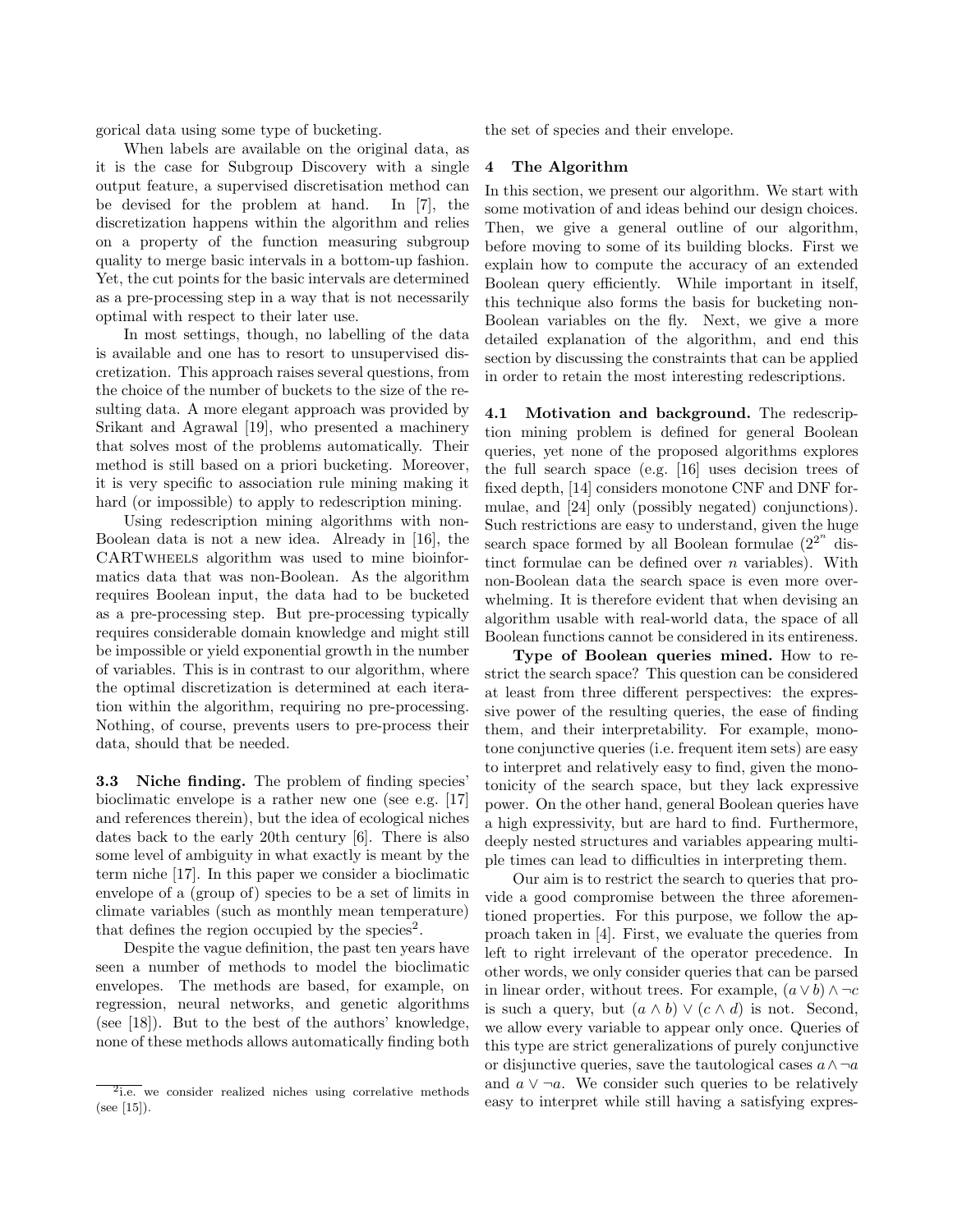sive power. While becoming smaller, the search space still remains exponential. Therefore, we also employ a heuristic pruning, as will be explained later.

On-the-fly bucketing versus pre-processing. Binning the variables into buckets is a standard preprocessing technique to make non-Boolean data Boolean (see Section 3.2). But it has its drawbacks. For example, the resulting data has a special structure, with all variables corresponding to different buckets of a given non-Boolean variable being mutually disjoint. The algorithms are typically not adjusted to this property.

Moreover, the bucketing must be made in a preprocessing step, and cannot be modified by the algorithm later on. If the quality of the bucketing was poor, so will be the results. But the user typically does not know whether a certain bucketing yields good results before running the algorithm, so repeated trials and errors are needed to achieve satisfactory results.

Our approach of doing the bucketing on-the-fly avoids these problems. The algorithm will select the optimal bucket for each case when necessary. This removes the need of pre-processing and repeated trials. Furthermore, our algorithm can use different buckets for the same variable in different redescriptions, should that yield better results.

4.2 Outline of the algorithm. We use a strategy similar to beam-search to explore the solution space. The basic idea is to construct queries bottom-up, starting from singleton redescriptions (i.e. both queries contain only one literal) and progressively extending them by appending operators and literals. For example, we could start with a pair  $(a, \neg b)$ , and try to extend it to  $(a \wedge c, \neg b), (a \vee c, \neg b), (a \wedge \neg c, \neg b),$  etc. After evaluating all possible one-step extensions, we select the best candidates and extend them in turn. This process requires a book-keeping procedure to avoid repeatedly generating the same queries, as we will explain below. When no new redescription can be generated, we move to the next initial pair. The outline of the algorithm, called ReReMi, is given in Figure 1.

Our algorithm shares similaries with the GREEDY algorithm presented by Gallo et al. [4]. But unlike Gallo et al., and following the idea of beam-search, we allow several extensions to be generated from a given redescription in each step. In this way we can explore the search space more extensively. Notice also our algorithm's resemblance to bottom-up frequent itemset mining algorithms. Indeed, finding redescriptions can be seen as a generalization of association rule mining [24], although without the monotonicity property.

**Input:** Data  $\mathcal{D} = (V_L, V_R, E, D_L, D_R)$ , nonnegative integers  $k_p$  and  $k_i$ , constraints C.

- Output: A set of redescriptions, R. 1:  $\mathcal{R} \leftarrow \emptyset$
- 2:  $\mathcal{I} \leftarrow \{k_p \text{ best initial singleton redescriptions }\}$
- 3: for  $S \in \mathcal{I}$  do
- 4:  $C \leftarrow \{S\}$
- 5: if  $F_{\mathbf{L}}(S) \neq \emptyset$  or  $F_{\mathbf{R}}(S) \neq \emptyset$  then
- 6:  $\mathcal{E} \leftarrow \{S\}$
- 7: while  $\mathcal{E} \neq \emptyset$  do
- 8: for each  $R \in \mathcal{E}$  do
- 9: **for** side  $s \in \{L, R\}$  and operator ∘ ∈  $\{V, \wedge\}$ do
- 10: **if** R can be extended on side s with operator  $\circ$  and literal  $l \in F_s(R)$  then
- 11:  $C \leftarrow C \cup \{\text{best such extension of } R\}$ admitting constraints  $C$ }
- 12:  $\mathcal{C} \leftarrow \{k_i \text{ best redescriptions from } \mathcal{C}\}\$
- 13:  $\mathcal{E} \leftarrow \{R \in \mathcal{C} : F_{\mathbf{L}}(R) \neq \emptyset \text{ or } F_{\mathbf{R}}(R) \neq \emptyset\}$
- 14:  $\mathcal{R} \leftarrow \mathcal{R} \cup \mathcal{C}$
- 15: Filter  $R$  with constraints  $C$
- 16: return R

Figure 1: ReReMi: Mine data sets for redescriptions

4.3 Efficient computation of the accuracy for **Boolean variables.** Given two queries,  $q_A$  and  $q_B$ , to decide which of the possible extensions of  $q_A$  yields the best redescription, we need to compute the accuracy for four different types of extensions for each Boolean variable v:  $J(q_A \wedge v, q_B), J(q_A \wedge \neg v, q_B), J(q_A \vee v, q_B)$ and  $J(q_A \vee \neg v, q_B)$ . Should we do this in a straight forward way, we would have to compute three supports over the data for each accuracy. But this is not necessary: To compute  $J(q_A \wedge v, q_B)$ , we need consider only the rows in  $\text{supp}(q_A)$  – others will never be in  $\text{supp}(q_A \wedge v)$ . On the other hand, rows in  $\text{supp}(q_A)$  will be in supp $(q_A \vee v)$  in any case and can be omitted when computing  $J(q_A \vee v, q_B)$ . Let us formalize this intuition.

Let  $E_{1,0}$  be the set of entities for which only the first query holds (i.e.  $E_{1,0} = \text{supp}(q_A) - \text{supp}(q_B)$ ),  $E_{0,1}$  those for which only the second query holds,  $E_{1,1}$ those for which both queries hold, and  $E_{0,0}$  those for which neither of the queries hold. Finally, these sets restricted to supp(v) are denoted as  $E_{x,y}(v)$  (e.g.  $E_{1,0}(v) = E_{1,0} \cap \text{supp}(v)$ . The same notation is also used with real-valued variables and Iverson notation, as in  $E_{1,0}([\lambda \le v \le \rho]).$ 

It is well known that the Jaccard coefficient  $J(q_A, q_B)$  can be expressed as  $J(q_A, q_B)$  =  $|E_{1,1}|/(|E_{1,0}| + |E_{0,1}| + |E_{1,1}|)$ . Similarly, we can write  $J(q_A \wedge v, q_B) = |E_{1,1}(v)| / (|E_{1,0}(v)| + |E_{0,1}| + |E_{1,1}|).$ Analogous formulae can be derived for all different extensions (see Figure 2).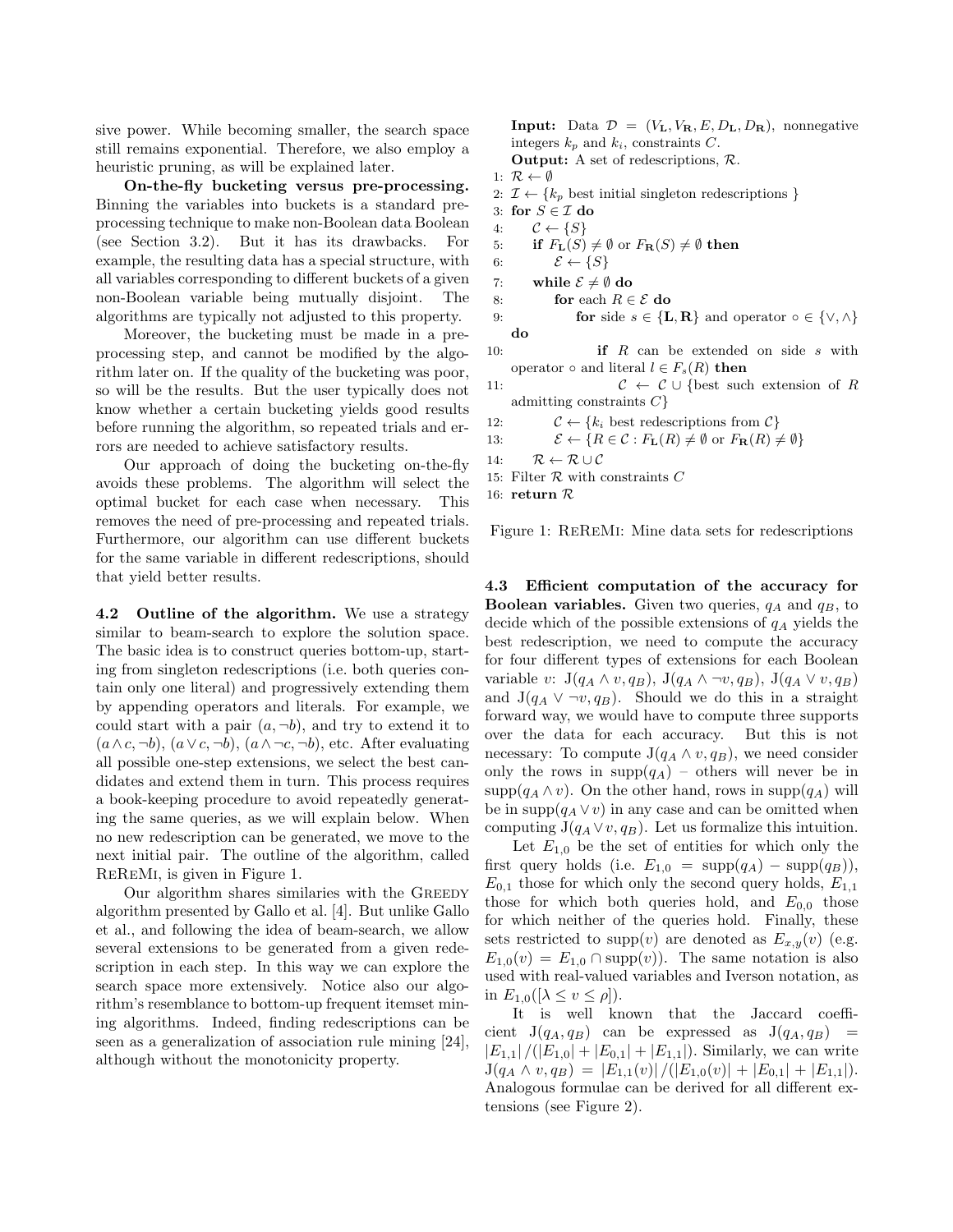$$
J(q_A \wedge v, q_B) = \frac{|E_{1,1}(v)|}{|E_{1,0}(v)| + |E_{0,1}| + |E_{1,1}|}
$$
  
\n
$$
J(q_A \wedge \neg v, q_B) = \frac{|E_{1,1}| - |E_{1,1}(v)|}{|E_{1,0}| - |E_{1,0}(v)| + |E_{0,1}| + |E_{1,1}|}
$$
  
\n
$$
J(q_A \vee v, q_B) = \frac{|E_{1,1}| + |E_{0,1}(v)|}{|E_{1,0}| + |E_{0,1}| + |E_{1,1}| + |E_{0,0}(v)|}
$$
  
\n
$$
J(q_A \vee \neg v, q_B) = \frac{|E_{1,1}| + |E_{0,1}| - |E_{0,1}(v)|}{|E_{1,0}| + |E_{0,1}| + |E_{1,1}| + |E_{0,0}| - |E_{0,0}(v)|}
$$

Figure 2: Formulae for computing the Jaccard coefficient for different extensions.

Notice that  $E_{1,0}$ ,  $E_{0,1}$ , and  $E_{1,1}$  can be computed once for a given redescription. Then, for each candidate variable, it is enough to perform three intersection operations to obtain  $E_{1,0}(v)$ ,  $E_{0,1}(v)$ , and  $E_{1,1}(v)$ . Furthermore,  $E_{0,0}$  and  $E_{0,0}(v)$  can be deduced from  $supp(v)$  and  $E$ , and we do not have to consider the rows in which neither  $q_A$  nor  $q_B$  hold. This observation can significantly speed up the algorithm.

4.4 Extension to real-valued variables. With the real-valued data, our approach is to do bucketing onthe-fly, finding the optimal bucket to add in every step. Assume that our algorithm tries to extend, say, query  $q_{\mathbf{L}}$  of redescription  $(q_{\mathbf{L}}, q_{\mathbf{R}})$  with a real-valued variable v. The algorithm considers the extended query  $q_L \wedge [\lambda \leq$  $v \leq \rho$  for different thresholds  $\lambda$  and  $\rho$  and selects those that maximize the accuracy of the extension. Naturally, the optimal  $\lambda$  and  $\rho$  are different for different extensions. The two thresholds are set simultaneously since setting one bound first and possibly the other later would prevent the greedy search from finding some of the most specific intervals.

The question is: how can we find  $\lambda$  and  $\rho$  efficiently? We can try all possibilities, but if the data contains *n* entities, this can require  $n^2$  time, quickly becoming infeasible since we have to compute the accuracies for each candidate extension. To tackle this question, we adapt our approach from the previous section, using a result similar to that of Fayyad and Irani [3].

Detailed explanation is provided only for nonnegated conjunctions; the other cases are analogous. Given a redescription  $(q_A, q_B)$  and a variable v, our aim is to find bounds  $\lambda$  and  $\rho$  that maximize

$$
(4.1) \quad j(\lambda, \rho) = \frac{|E_{1,1}([\lambda \le v \le \rho])|}{|E_{1,0}([\lambda \le v \le \rho])| + |E_{0,1}| + |E_{1,1}|}.
$$

In order to do this efficiently, we will classify the values of  $\lambda$  and  $\rho$  that can maximize  $j(\lambda, \rho)$ . Clearly, only the values of  $v$  occuring in entities that belong either to  $E_{1,0}$  or to  $E_{1,1}$  need to be considered. Furthermore, acceptable bounds for the interval are values that sepa-

Figure 3: Example of repartition of the entities for one variable. Each bin represents a value taken by the variable. Black circles stand for entities belonging to  $E_{1,1}$ , white circles for entities from  $E_{1,0}$ .

rate entities in  $E_{1,0}$  from entities in  $E_{1,1}$ . Let  $(v_1, v_2 \ldots)$ be all the values that appear in  $E_{1,0}$  or in  $E_{1,1}$ , some of them appearing in both, sorted in increasing order (see Figure 3 for an example). A *lower cut point* is a value  $v_i$  such that  $v_i$  ∈  $D(E_{1,1}, v)$  and  $v_{i-1}$  ∈  $D(E_{1,0}, v)$ . An upper cut point is a value  $v_j$  such that  $v_j \in D(E_{1,1}, v)$ and  $v_{j+1} \in D(E_{1,0}, v)$ . In the example,  $v_2, v_3, v_7, v_{10}$ and  $v_{11}$  are lower cut points while  $v_1$ ,  $v_2$ ,  $v_5$  and  $v_7$  are upper cut points. We now have

PROPOSITION 4.1. The optimal value for  $\lambda$  is one of the lower cut points or  $-\infty$ ; the optimal value for  $\rho$  is one of the upper cut points or  $+\infty$ .

*Proof.* The proof will be for the lower bound  $\lambda$ . The other part is analogous. First, suppose  $v_i \notin$  $D(E_{1,1}, v)$ . Then  $v_i$  must occur in  $E_{1,0}$  and we have  $|E_{1,0}([v_i \le v \le \rho])| > |E_{1,0}([v_{i+1} \le v \le \rho])|$  while  $|E_{1,1}([v_i \le v \le \rho])| = |E_{1,1}([v_{i+1} \le v \le \rho])|$ . Hence,  $j(v_i, \rho) < j(v_{i+1}, \rho)$ . So  $v_i$  is not an optimal value for λ. Second, if  $v_{i-1}$  ∉  $D(E_{1,0}, v)$ , following a similar reasoning, we notice that  $j(v_{i-1}, \rho) > j(v_i, \rho)$  and  $v_i$  is not an optimal value for  $\lambda$ . Finally, in case  $v_1 \in D(E_{1,1}, v)$ , setting  $\lambda = -\infty$  can be optimal.

Consider the example in Figure 3. There is one entity in  $E_{1,1}$  with value  $v_4$ , but none in  $E_{1,0}$  with value  $v_3$ . Therefore  $v_4$  cannot be an optimal choice for  $\lambda$  since choosing  $v_3$  instead would always increase the accuracy.

To search for an optimal bucket for variable  $v$ , we only need to consider the points defined in Proposition 4.1. Denoting by  $n_{\lambda}$  the number of lower cut points and by  $n<sub>o</sub>$  the number of upper cut points, the size of the search space is  $(n_{\lambda}+1)(n_{\rho}+1)$ . In many cases, this is considerably smaller than the naïve  $n^2$ .

4.5 Interval approximation. In cases where the search space of possible intervals is still too large, we use a faster search to find an interval whose accurracy is a good lower bound to the optimal one.

Let  $(t_0, t_1, \ldots, t_{n_{\lambda}+n_{\rho}+1})$  be the ordered list of possible optimal values for  $\lambda$  and for  $\rho$  (as per Proposition 4.1), with the special cases  $t_0 = -\infty$  and  $t_{n_{\lambda}+n_{\rho}+1}$  =  $+\infty$ . Let *l*, *i*, and *u* be any indices such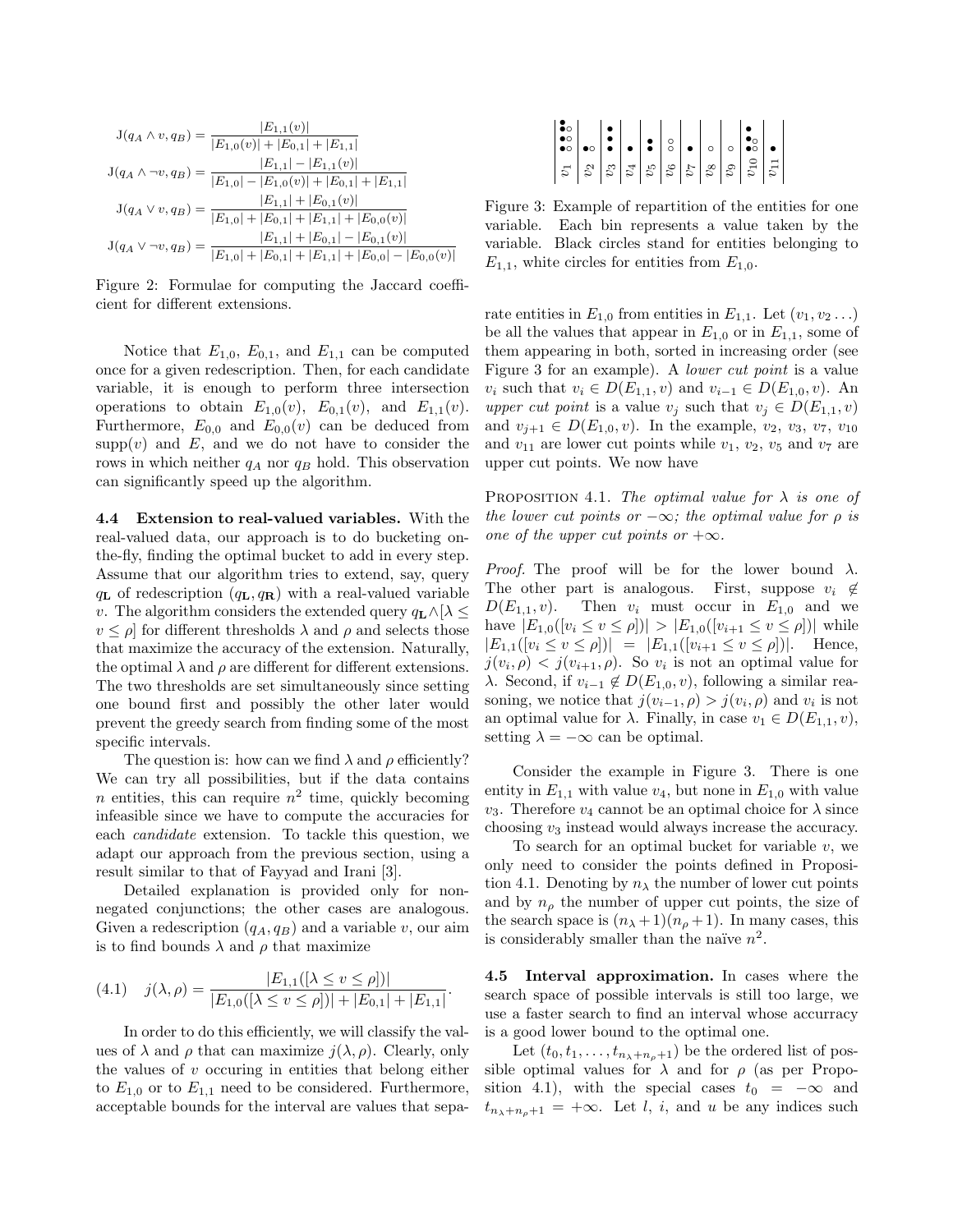that  $S_1 = [t_l, t_i], S_2 = [t_i, t_{i+1}],$  and  $S_3 = [t_{i+1}, t_u]$  are valid intervals. Note that we can have  $t_i = t_{i+1} = w$ , when the value  $w$  is both a lower and an upper cut point.

On one hand, if the accuracy obtained by merging intervals  $S_1$  and  $S_2$  is lower than that of  $S_2$  alone, then merging  $S_1$ ,  $S_2$ , and  $S_3$  yields lower accuracy than  $S_2$ alone or merging  $S_2$  and  $S_3$ , for any interval  $S_3$ . That is, if  $j(t_l, t_{i+1}) < j(t_i, t_{i+1})$ , then

$$
j(t_l, t_u) < \max(j(t_i, t_{i+1}), j(t_i, t_u)).
$$

We use this property to find the best interval by upward aggregation. Starting with the first interval, we construct at each iteration an interval of the form  $I_i = [\lambda_i, t_i]$ . We go through the possible optimal values in ascending order, while keeping track of the best accuracy encountered:  $\lambda_{i+1} = t_i$  if  $j(\lambda_i, t_{i+1})$  <  $j(t_i, t_{i+1}),$  and  $\lambda_{i+1} = \lambda_i$  otherwise

On the other hand, if the accuracy obtained by merging intervals  $S_1$  and  $S_2$  is greater than that of  $S_2$ alone, there might still be an interval  $S_3$  such that merging  $S_2$  and  $S_3$  yields a higher accuracy than  $S_1$ ,  $S_2$  and  $S_3$  together. That is, even if  $j(t_i, t_{i+1}) < j(t_i, t_{i+1}),$ it does not necessarily follow that  $j(t_i, t_u) < j(t_i, t_u)$ . Therefore, we also compute the best interval using downward aggregation, starting with the last interval and iterating over the possible optimal values in reverse order. Then we combine the two best intervals to eliminate possible undesirable values on either ends. Let  $I_u$  and  $I_d$  denote the best intervals found using upward and downward aggregations, respectively. The final interval returned is either  $I_u$ ,  $I_d$ , or  $I_u \cap I_d$ , depending on which maximizes  $j()$ . Using this method, we can compute an interval that approximates the optimal accuracy in  $O(n_{\lambda} + n_{\rho})$ . This is especially useful in cases where the rows in  $E_{1,0}$  and  $E_{1,1}$  are not clearly separated, saving heavy computations when encountering variables that are intuitively poor extensions.

4.6 Putting it all together: The ReReMi algorithm. As we mentioned previously, the algorithm starts by evaluating all possible pairs of singleton redescriptions (i.e. literals) and keeps only the  $k_p$  best pairs (line 2). Alternatively, it is possible to extend all pairs with accuracy higher than some threshold or exhaust all the pairs in order to discover redescriptions with low first level accuracy. But after some number of initial pairs, a drop in the accuracy of the generated redescriptions can typically be observed. Limiting  $k_p$  is therefore reasonable.

Generating the initial pairs from real-valued data requires some extra work. There are two options. First, if one of the matrices (say  $D_{\mathbf{L}}$ ) is Boolean while the other is real-valued, we create the initial pairs by

considering redescriptions  $R = (v_{\mathbf{L}}, \emptyset)$  for each  $v_{\mathbf{L}} \in V_{\mathbf{L}}$ , and extending their right-hand side using the standard on-the-fly bucketing approach. Second, if both sides are real-valued, an exhaustive search of all possible intervals needs to be performed. This might be computationally very expensive. Still, for sparse data or data with only a limited number of possible values, using the approximate search when necessary, this can be done in reasonable time (cf. Subsection 5.6).

Each of the initial pairs is extended in turn (lines 3– 14), selecting at each step the  $k_i$  most promising candidates (line 12). A value of 4 for  $k_i$ , for example, enables to keep the first step candidates for both operators and both sides. Two sets of variables,  $F_{\mathbf{L}}(R) \subset V_{\mathbf{L}}$  and  $F_{\mathbf{R}}(R) \subset V_{\mathbf{R}}$ , are associated to each redescription R. They contain the variables that can be used to expand that redescription, which we call the free variables of R. The free variables are determined so as to avoid generating several times the same redescription.

For this purpose, the algorithm maintains a list of the redescriptions generated so far. The variables leading from  $R$  to some already generated one-step extension are not free for  $R$ ; this includes the variables that appear in  $R$ . In addition, when the query on either side of the redescription has reached the maximum number of variables, all remaining free variables for that side are removed. Among the selected candidates, those that have some free variables are put into the set  $\mathcal E$  of redescriptions to be extended during the next iteration (lines 13). The loop ends when  $\mathcal E$  is empty, that is, when there is no extendible redescription left.

4.7 Constraints on the redescriptions. In this section, we discuss the different constraints one can apply to redescriptions. The accuracy is a simple constraint: leave out all redescriptions with accuracy lower than some threshold. But in addition to being accurate, we would like the redescriptions to be statistically significant. That is, the support of a redescription  $(q_L, q_R)$ should carry some new information, given the support of the queries. To measure this, we test against the nullmodel representing the case in which the two queries would be independent. We compute a *p*-value that represents the probability that two random queries with marginal probabilities (i.e. the fraction of entities supporting them) equal to those of  $q_L$  and  $q_R$  have an intersection equal to or larger than  $|\text{supp}(q_L, q_R)|$ . This probability uses the binomial distribution and is equal to

$$
\text{pvalM}(q_{\mathbf{L}}, q_{\mathbf{R}}) = \sum_{s=|\text{supp}(q_{\mathbf{L}}, q_{\mathbf{R}})|}^{|E|} \binom{|E|}{s} (p_R)^s (1-p_R)^{|E|-s},
$$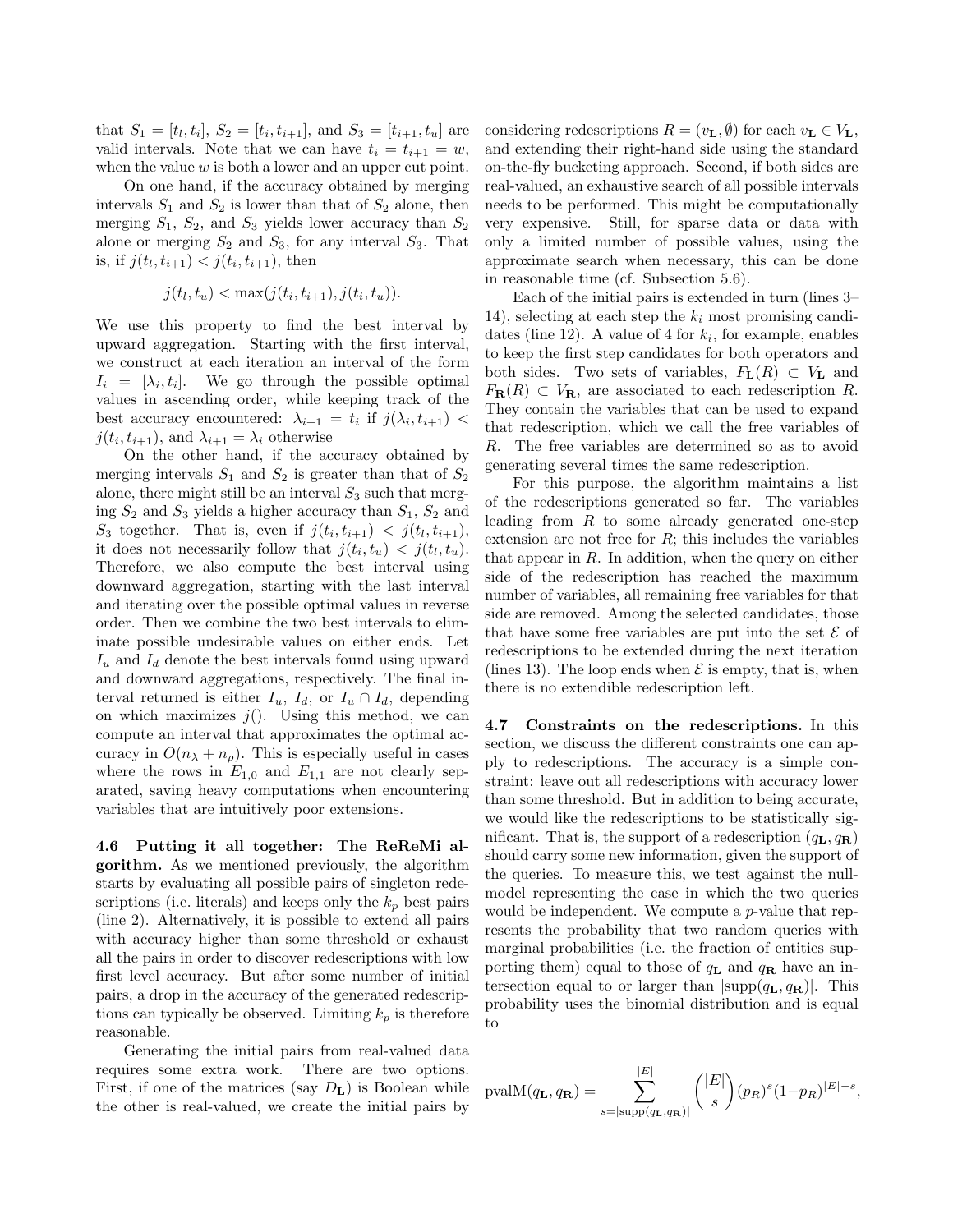where  $p_R = |\text{supp}(q_{\textbf{L}})| \, |\text{supp}(q_{\textbf{R}})| \, / \left| E \right|^2$  . The higher the p-value, the more likely it is to observe such a support for independent queries, the less significant the query.

Similarly, when appending a literal  $l$  to a redescription, we would like it to be as informative as possible. On one hand, if  $q_A$  and l have very similar supports,  $q_A \vee l$  will not carry much more information than the original  $q_A$ , so we want  $q_A$  and l to be as uncorrelated as possible and intersect less than would occur randomly. On the other hand, when extending  $q_A$  to  $q_A \wedge l$  we expect  $q_A$  and  $l$  to be correlated and intersect more than would occur randomly. Hence we define  $pvalE(q_s, \Delta l) =$ pval $M(q_s, l)$  and pval $E(q_s, \vee l) = 1 - \text{pval}M(q_s, l).$ 

Also important are the size of the support of the redescription and the number of entities by which each variable contributes to it, since redescriptions characterizing too few entities or almost all of them are of no interest.

These constraints on p-value and support can be applied more or less strictly during the beam search, using thresholds to penalize or simply disqualify candidates redescriptions that do not comply with them. The redescription p-value and support size can also be used to filter out uninteresting results a posteriori. Of course, the stricter the constraints applied within the candidate selection, the faster the search, but the more likely it becomes to miss candidates that would expand to acceptable redescriptions.

The type of query can also be selected, for example to disallow negations or use only disjunctions. Most of the constraints need not be tuned for good results, but they can be used to incorporate domain knowledge or to guide the algorithm to search for special redescriptors.

## 5 Experimental Evaluation

We now turn to the experimental evaluation of our algorithm. We will start by explaining a method for assessing the significance of the results based on randomizations. Then we will report the actual experiments. The first two sets of experiments (one with synthetic and one with real-world data) are designed to evaluate the capabilities of our algorithm in covering the search space and returning the best possible redescriptions.

Next, we will compare our algorithm against the GREEDY algorithm by Gallo et al.  $[4]$ , to study the effects of our more exhaustive coverage of the search space on the results. Most of these experiments are conducted with fully Boolean data, as performing well with Boolean data is a requisite for performing well with non-Boolean data. We then compare our algorithm against CARTwheels, beginning with a small comparison on fully Boolean data, after which we will compare the bucketing done as pre-processing to our method.

We will conclude the experiments with some realworld examples of niche finding results. The algorithm and the synthetic data generator are available online<sup>3</sup>.

5.1 Assessing the significance with randomization methods. When mining the redescriptions, we compute various p-values in order to prune uninteresting rules. But these p-values are based on assumptions about the distribution of 0s and 1s in the (bucketed) data. Given the generality of our algorithm, we cannot assume the distributions to model exactly the underlying distribution of values. Hence, we use also propertypreserving randomization methods. Such methods sample random matrices that share some property with the original matrix. The algorithm is then re-run using a random matrix as an input, and this process is repeated multiple times. If the results with random matrices contain multiple redescriptions that have same or higher accuracy than some redescription found from the original data, that redescription is deemed insignificant; otherwise it is significant (w.r.t. the property preserved by the randomization method).

For these experiments, we used two randomization methods. The first method is to permute the matrix – this preserves the values of the matrix. In addition, we used a variation to preserve symmetric matrices: only the upper-right triangle was permuted, and the lower-left triangle was copied from there. The property of a matrix having the same values is not a very strong one. Hence, we also used a method to preserve the distribution of values in columns and rows of the matrix [13]. This method is called swap-randomization. While swap-randomization is in many ways stronger than permutation, the latter is used for two reasons. First, its use is suggested in [13]. Second, unlike swaprandomization, it can preserve symmetrical matrices.

5.2 Finding planted redescriptions. To study the behaviour of our algorithm we first apply it to synthetic data. The idea is to generate data with planted redescriptions and check whether our algorithm is able to recover the redescriptions. Generating matrices such that, for example, no subset of the query forms an exact redescription is not trivial.

To generate a pair of synthetic Boolean  $500 \times 10$  matrices, we plant on both matrices one Boolean formula, either conjunction or disjunction over 3 variables with 50 supporting rows, such that the resulting redescription is exact. Then we add random noise of density between 0.01 and 0.1. The noise can either be conservative or destructive, leaving the redescription exact or not. A

 $\frac{3}{3}$ http://www.cs.helsinki.fi/u/galbrun/redescriptors/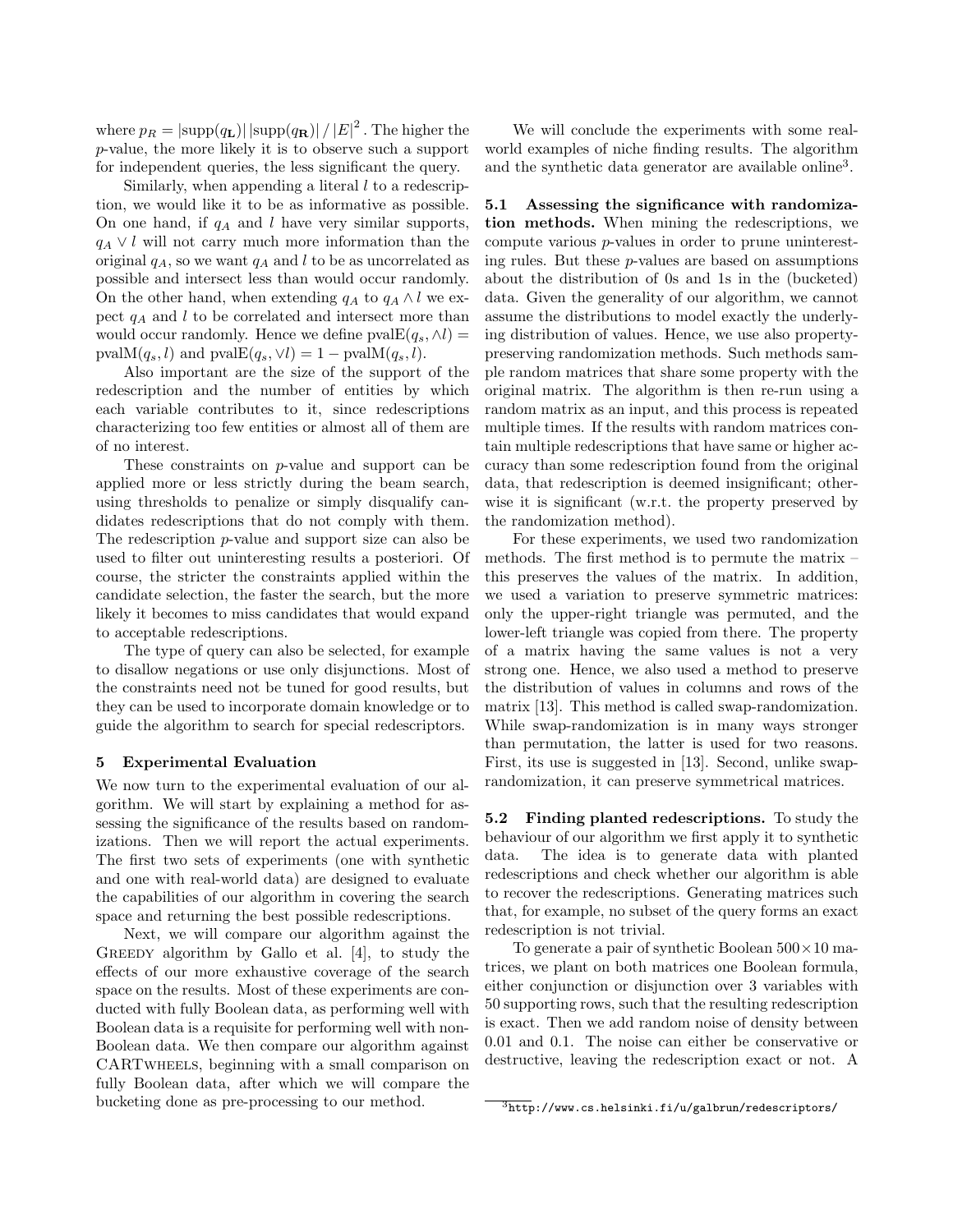synthetic real-valued data matrix is then obtained replacing ones and zeros by values uniformly sampled from the intervals  $[0.75, 1]$  and  $[0, 0.25]$ , respectively.

Applied to some two hundred synthetic Boolean matrix pairs with conservative noise the algorithm managed to find all planted queries. In the case of destructive noise and fully Boolean data, the algorithm managed to find the planted queries in only about 40% of the data sets, but always found queries with higher accuracy than that of the planted redescription. The algorithm cannot be considered faulty is these cases. It behaved as assumed, finding the redescriptions with the highest accuracy.

Applied to synthetic data sets where one matrix is Boolean and the other real-valued, both with conservative noise, the algorithm managed to find the planted redescriptions or equivalent in 76 cases out of 80. The planted redescriptions that were not found had contributions below the acceptance threshold. Thus, the algorithm again worked as was assumed.

5.3 Comparison to association rule mining. The first experiment with real-world data mirrors the experiments with synthetic data: the task is to study how well our algorithm finds the redescriptions from the data. But as we cannot know all redescriptions present in the real-world data, we narrow our scope to monotone conjunctive redescriptions from Boolean data. These redescriptions are simply bi-directional association rules, and hence can be found by mining all frequent itemsets from both data matrices and using the itemset pairs as redescriptions. This gives us the ground truth, against which we can compare our algorithm.

The data used for this experiment is called  $DBLP_B$ . Obtained from the DBLP data base<sup>4</sup>, its entities are authors, with one matrix defining the conferences in which each of them has published, and the other defining other authors with whom each of them has published. This version contains 19 hand-picked conferences, 2345 authors, and is Boolean, i.e. it does not contain information on the number of times an author has published in some conference or with some co-author. The same data was used by Gallo et al. [4], where more details are provided about how it was generated.

We used the ECLAT frequent itemset miner [23]. The redescriptions were generated as follows: first, all closed frequent itemsets with support greater than 5 were mined for both data sets. The itemsets were then combined into redescriptions. Only those with accuracy greater than 0.1, support above 10 but below 100 (inclusive), and p-value higher than 0.01 were retained. The same parameters were set to ReReMi, and it was only allowed to find monotone conjunctive redescriptions.

The best four redescriptions found using Eclat had a Jaccard similarity between 0.366 and 0.333. ReReMi found exactly the same redescriptions. After these four redescriptions, the Eclat approach found several redundant redescriptions: they were minor variations of the first four redescriptions. ReReMi did not report these redundant redescriptions, which we consider a positive feature – the user should not be overwhelmed by the quantity of results.

The next non-redundant redescription found by Eclat approach was also found by ReReMi. The same trend continued throughout the results: ECLAT approach found several thousands of redescriptions, but most of them were redundant.

Applying Eclat on swapped and permuted randomized copies of the original data (500 pairs of matrices for each method) following the same approach did not return any redescription. Therefore all original redescriptions are considered significant w.r.t. these null hypotheses.

While these experiments cannot guarantee that ReReMi will always find the best redescriptions, they suggest that it is able to find most of the important ones.

5.4 Comparison to the work of Gallo et al. As the same data set,  $DBLP_B$ , is used also by Gallo et al. [4], we compared the results obtained with ReReMi to theirs. As Gallo et al. did not allow negation, neither did we. Some results are presented in Table 1. In all tables, J stands for the Jaccard, supp is the support of the redescription, and the p-value is computed as in Section 4.7. The results obtained by ReReMi had higher Jaccard similarity than those obtained by Gallo et al.: the highest similarity they report is 0.35, while ReReMi returns a redescription with similarity 0.5, and 9 redescriptions have similarity above 0.35.

Otherwise the results are similar; both algorithms identify sets of conferences from different fields of computer science together with well-known authors from those fields. Both algorithms are also able to identify interdisciplinary researchers, say, theoretical machine learners who publish in both machine learning and theoretical conferences (row 1 of Table 1).

We also tried another version of the DBLP data set, which we denote  $DBLP_N$ . This is otherwise like  $DBLP_B$ , but contains the information about the actual number of publications an author has had in a conference and with a co-author. Hence, instead of being Boolean, the matrices contain non-negative integers.

 $\frac{4 \text{http://www.informatik.uni-trier.de/~ley/db}}{4 \text{http://www.informatik.uni-trier.de/~ley/db}}$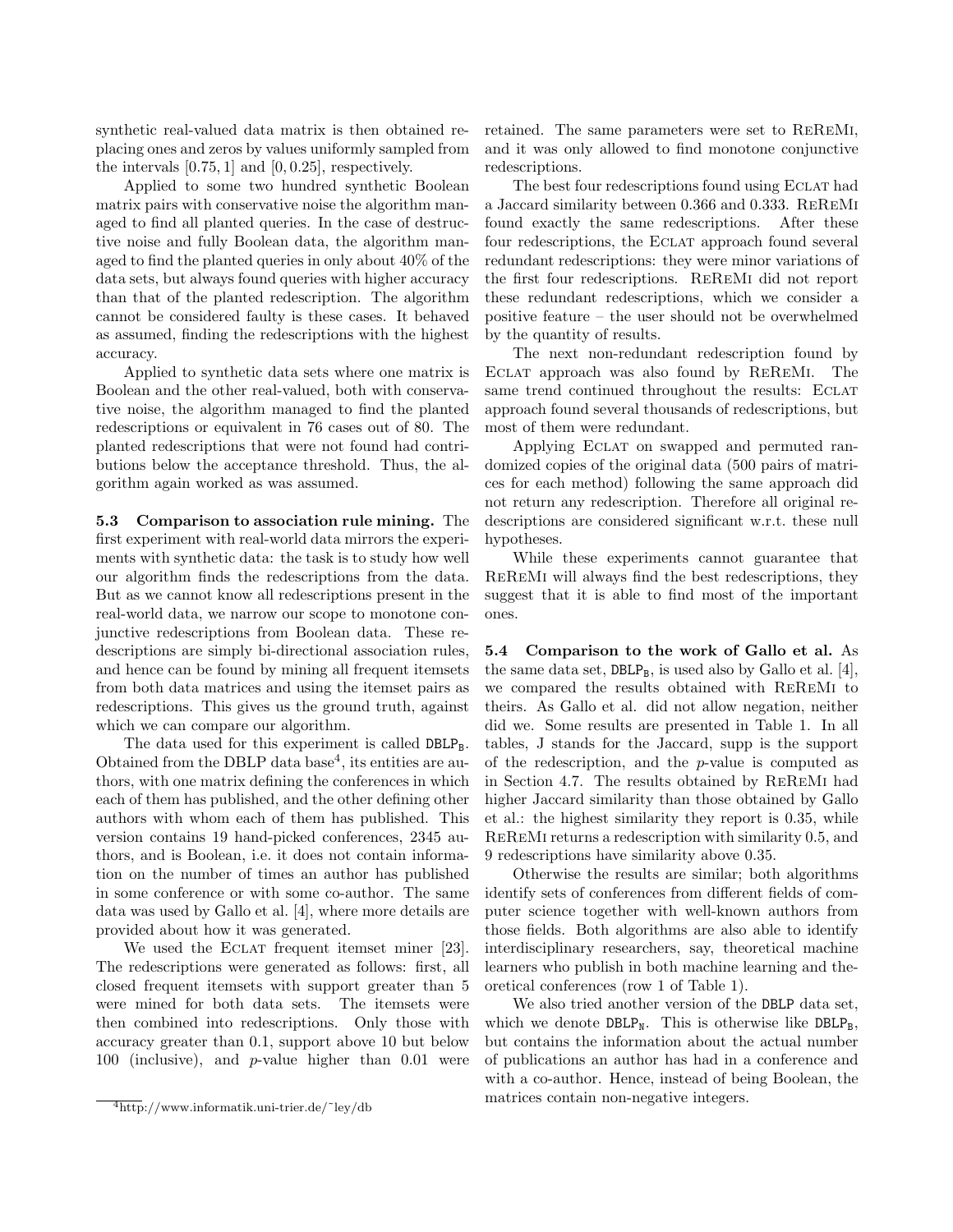| Table 1: Example results of REREMI with DBLP <sub>B</sub> . |  |
|-------------------------------------------------------------|--|
|-------------------------------------------------------------|--|

| $q_{\mathbf{L}}$                                   | $q_{\bf R}$                                                     | $\Gamma$ | supp | <i>p</i> -value |
|----------------------------------------------------|-----------------------------------------------------------------|----------|------|-----------------|
| $(1)$ STOC $\wedge$ COLT $\wedge$ ICML             | Y. Freund $\vee$ N. Littlestone $\vee$ P.M. Long $\vee$ S. Kwek | 0.500    | 21   | 0.000           |
| $(2)$ VLDB $\land$ ICDM $\land$ SDM $\land$ SIGMOD | (J. Han $\land$ P.S. Yu) $\lor$ C.-R. Lin $\lor$ S. Lonardi     | 0.444    | 16   | 0.000           |
| $(3)$ ICDM $\wedge$ SDM $\wedge$ KDD               | J. Lin $\vee$ I.S. Dhillon $\vee$ P.S. Yu $\vee$ V. Kumar       | 0.338    | 44   | 0.000           |
| $(4)$ FOCS $\wedge$ SODA $\wedge$ STOC             | B. Awerbuch $\vee$ S. Khanna $\vee$ R.E. Tarjan $\vee$ N. Alon  | 0.324    | 158  | 0.000           |

|                                                                                                                          | Table 2: Example results of REREMI with DBLP <sub>N</sub> .                                                                            |       |      |            |
|--------------------------------------------------------------------------------------------------------------------------|----------------------------------------------------------------------------------------------------------------------------------------|-------|------|------------|
| $q_{\mathbf{L}}$                                                                                                         | $q_{\bf R}$                                                                                                                            |       | supp | $p$ -value |
| $(1)$ [1.0 < STOC < 6.0] $\land$ [8.0 < COLT]                                                                            | $[1.0 \leq D.P.$ Helmbold $\lor$ $[1.0 \leq M.$ Frazier<br>$\vee$ [2.0 < N. Cesa-Bianchi < 2.0]                                        | 0.625 | 15   | 0.000      |
| $(2) [1.0 \leq \text{VLDB} \leq 18.0] \wedge [2.0 \leq \text{ICDM}]$<br>$\wedge$ [1.0 < SDM < 5.0] $\wedge$ [3.0 < ICDE] | $((5.0 \le W. Wang] \vee [1.0 \le J. Pei])$<br>$\wedge$ [2.0 $\leq$ P.S. Yu]) $\vee$ [6.0 $\leq$ G. Das $\leq$ 6.0]                    | 0.600 | 12   | 0.000      |
| $(3)$ [5.0 $<$ COLT]                                                                                                     | $[2.0 \leq P.L.$ Bartlett $\vert \vee \vert 1.0 \leq M.K.$ Warmuth<br>$\vee$ [1.0 $\leq$ E.B. Kinber] $\vee$ [1.0 $\leq$ S.A. Goldman] | 0.472 | 42   | 0.000      |

| Table 3: Example results of CARTWHEELS with DBLP <sub>B</sub> . |                                                                                                  |       |      |                 |  |  |
|-----------------------------------------------------------------|--------------------------------------------------------------------------------------------------|-------|------|-----------------|--|--|
| $q_{\mathbf{L}}$                                                | $q_{\mathbf{R}}$                                                                                 |       | supp | <i>p</i> -value |  |  |
| $(1)$ (STOC $\land$ - FOCS) $\lor$ - STOC                       | B. Dageville $\vee$ ( $\neg$ B. Dageville $\wedge \neg A$ . Wigderson)                           | 0.736 | 1673 | 0.011           |  |  |
| $(2)$ (STOC $\land \neg$ FOCS) $\lor \neg$ STOC                 | T. Grust $\vee$ ( $\neg$ T. Grust $\wedge \neg A$ . Wigderson)                                   | 0.736 | 1673 | 0.011           |  |  |
| (3) EDBT $\vee$ ( $\neg$ EDBT $\wedge \neg$ STOC)               | (P. Datta $\land$ P. Langley) $\lor$ ( $\neg$ P. Datta $\land$ $\neg$ A. Wigderson)              | 0.693 | 1577 | 0.021           |  |  |
| (4) ICDM $\vee$ ( $\neg$ ICDM $\wedge \neg$ STOC)               | (C. Olston $\wedge \neg C$ . Chekuri) $\vee$ ( $\neg C$ . Olston<br>$\wedge \neg A$ . Wigderson) | 0.691 | 1570 | 0.017           |  |  |
| $(5)$ PKDD $\vee$ ( $\neg$ PKDD $\wedge \neg$ STOC)             | T. Grust $\vee$ ( $\neg$ T. Grust $\wedge \neg A$ . Wigderson)                                   | 0.689 | 1567 | 0.019           |  |  |

As can be seen from Table 2, this version of the data contains more information, allowing ReReMi to find more accurate redescriptions (the best Jaccard is 0.625). But the rules are also more specific, with small support and often requiring multiple publications in the same conference, making them possibly harder to interpret than those of Table 1. The algorithm works as assumed: it performs better when given more information; rather, the results follow from the data. The (senior) researchers who have published many times in the same conferences are simply the easiest to distinguish. Furthermore, the supports of the redescriptions in Table 1 are mostly small groups of well-known computer scientists. Hence, while the redescriptions are complex, they describe easily understandable groups.

While allowing for a better exploration of the search space, our algorithm required only a third of GREEDY's running time (3 min) with the same data. On the real-valued data ReReMi's running time was naturally longer but remained very acceptable (less than 8 min).

5.5 Comparison to CARTwheels and pre-bucketing numerical data. We now turn to another algorithm for mining redescriptions, CARTwheels [16]. We used the implementation of CARTwheels provided by the authors. Because of this, we do not have any control over the results reported by CARTwheels (e.g. minimum support, type of queries, p-values).

Boolean data. First, we tried CARTwheels with  $DBLP_B$ . The algorithm returned in total 35 redescriptions before running out of the available 32 GB of memory. Of these, only 5 were retained after removing rules with p-value higher than 0.05. All of the remaining redescriptions had  $p$ -values between 0.0111 and 0.02, making them insignificant on the highest significance level (99%). The rules also covered almost the whole data, having at least 1567 (of 2345) rows in the support. This high support is a consequence of using mostly negated variables. Results are reported in Table 3.

As can be seen from Table 3, the results have high similarity, which is not surprising, given their high support. Results also have many negations, making them less interesting. We let ReReMi find results with negations, too, and while we were not able to find results with as high similarity (results omitted), they all had  $p$ -values essentially 0. We conclude that while CARTwheels finds more accurate redescriptions, they are somewhat insignificant, and less interesting than the ones found by ReReMi.

Pre-bucketing numerical data. In this section, we compare our on-the-fly bucketing approach to CARTwheels with bucketing as a pre-processing step.

To bucket the data, one has to select the bucketing method. For a fair comparison, we used three different methods with a number of buckets per variable vary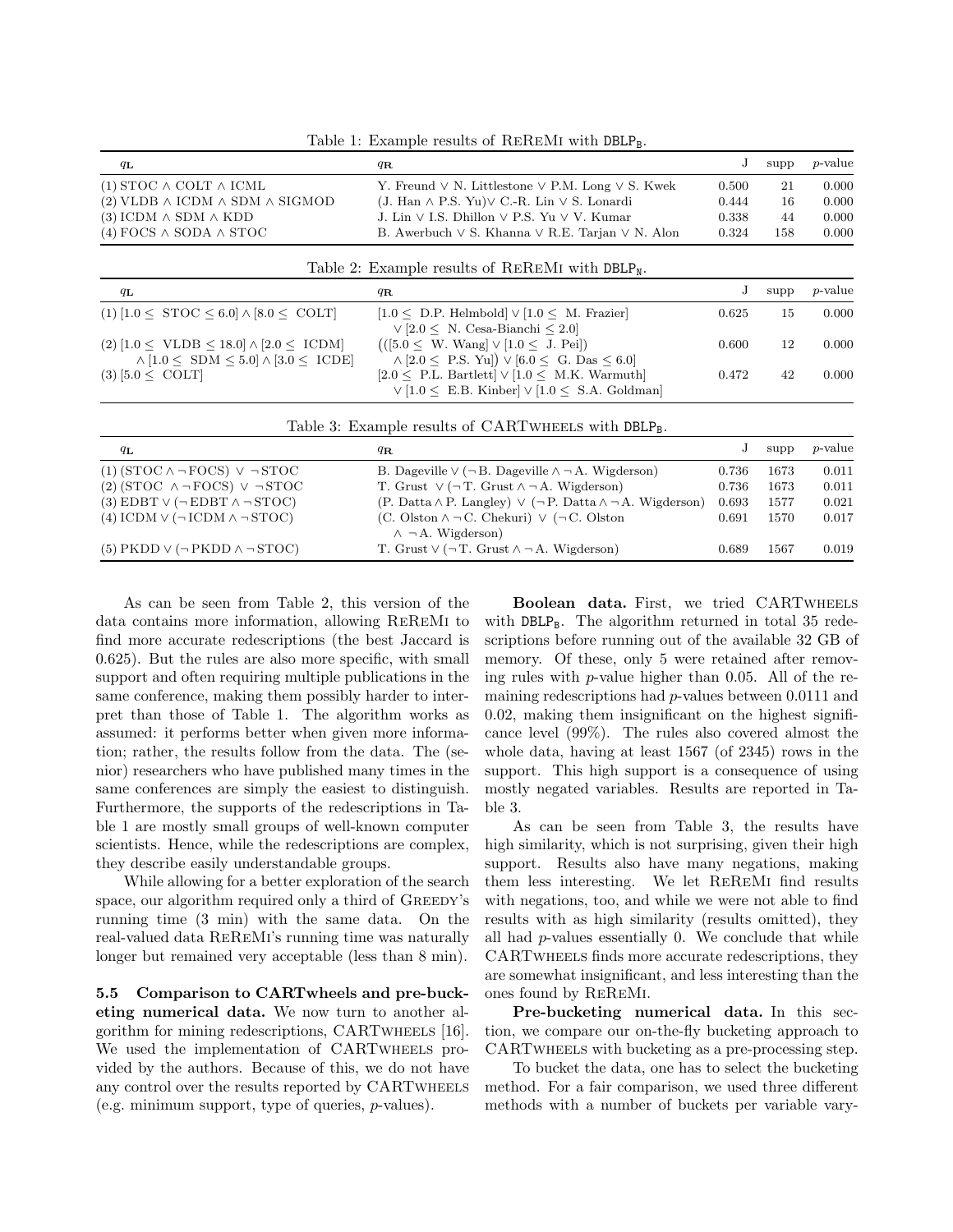ing between 10 and 150, ran CARTwheels for all of these configurations, and selected the best results. The three methods were (1) buckets of equal width, where the range of the values in a column was divided into equally long buckets; (2) buckets of equal height, where each bucket contained approximately equally many entities; and (3) segmentation, where the entities were separated into segments (i.e. buckets) minimizing the sum-of-square distances to the segment's mean (the segmentation was obtained using Bellman's algorithm [1]).

We used a different data set for these experiments, called Bio. In this data, the entities are spatial areas, that is, approximately 50 km squares over Europe<sup>5</sup> . The data itself is composed from two publicly available data sets: European mammal atlas [11] and Worldclim climate data [8]. The mammals data contains presence/absence information of mammal species in Europe, and the climate data contains minimum, average, and maximum monthly temperatures as well as average monthly precipitation. This data has 2575 rows (atlas squares), 194 mammals, and 48 climate variables. Notice that the mammals data is Boolean while the climate data is continuous.

Unfortunately, CARTwheels was unable to handle this big data set. To make comparison possible, we concentrated only on Northern Europe (specifically, areas between 50 and 71 degrees North). Also, we removed monthly maximum and minimum temperatures, leaving only monthly average temperature and average precipitation. This left us with 1271 rows, 119 mammals, and 24 climatic variables. We call this data Biosmall.

The results are reported in Table 4. The aim of this experiment is to study how good accuracies can be obtained with pre-processed buckets compared to ReReMi. Hence, and due to the lack of space, we do not report the actual redescriptions.

The first results are the five best (w.r.t. the accuracy) from CARTWHEELS using 10 buckets of approximately equal number of entities (this method produced the best overall results, although 10 segments gave very similar results). The redescriptions have again very high accuracy, and, again, they cover almost all of the studied area. Furthermore, two of them are clearly insignificant and one is not very significant, according to the p-values. Results of this type are rarely of any interest for users, as they do not convey any interesting information.

We pruned out results that had too high maximum support (above  $250$ ) or too high *p*-value. CARTWHEELS can still return rather accurate redescriptions, but the quality drops quickly after the first ones.

The last results in this experiment are from ReReMi. As CARTwheels obtained almost all of its results using negations, we allowed also ReReMi to use negations. As can be seen, ReReMi positions itself between non-pruned and pruned CARTwheels. But unlike the non-pruned CARTwheels, ReReMi does not return insignificant results.

We also experimented with bucketed data and Boolean ReReMi (results omitted). The results were similar to those with pruned CARTWHEELS, but without the quick drop in accuracy. Also, they were considerably worse than the results with ReReMi using on-the-fly bucketing.

We conclude that with similar constraints, the onthe-fly bucketing of ReReMi gives the best results.

5.6 Real-world application: Finding bioclimatic envelopes. ReReMi was run on full Bio data for a maximum of 100 initial pairs, minimum score for the initial pairs 0.2, minimum support 15, minimum number of uncovered entities 500, and minimum contribution 3, disallowing negated variables. This was done because the negated variables can lead to counterintuitive redescriptions in this type of application. The algorithm found 69 redescriptions within these constraints. Again, we see it positively that our algorithm returns only a reasonable amount of results.

The data was randomized using swaprandomization and permutation. With both methods, 500 random matrices were generated, and in both cases the best redescription had lower accuracy than the lowest original accuracy. Hence, all redescriptions were considered significant w.r.t. these null hypotheses. The algorithm processed the full data in about 13 min.

Some of the results are in Table 5. The redescriptions have varying support sizes: some cover only a small part of the data, while others cover almost the whole data. Yet they all have very high accuracy. The first two redescriptions cover exactly the same area. They represent the Svalbard archipelago (see Fig. 4(a)). The climate in Svalbard is so different from other areas that it allows multiple ways to define it, causing multiple redescriptions. The fourth redescription has only European Elk on the left hand side, but the right hand side is more complex, characterizing very accurately the environment in Scandinavia and Baltia (Fig. 4(b)), the area occupied by the European Elk. The remaining redescriptions are more complex. The fifth redescription (Fig. 4(c)) covers Northern and Central Europe, while the last covers only Central Europe (Fig. 4(d)).

We point out that while the results of [5] are superficially similar, the differences in the methods used and the goals pursued make the results incomparable.

 $5$ Details of the grid can be found in www.fmnh.helsinki.fi/ english/botany/afe/index.html.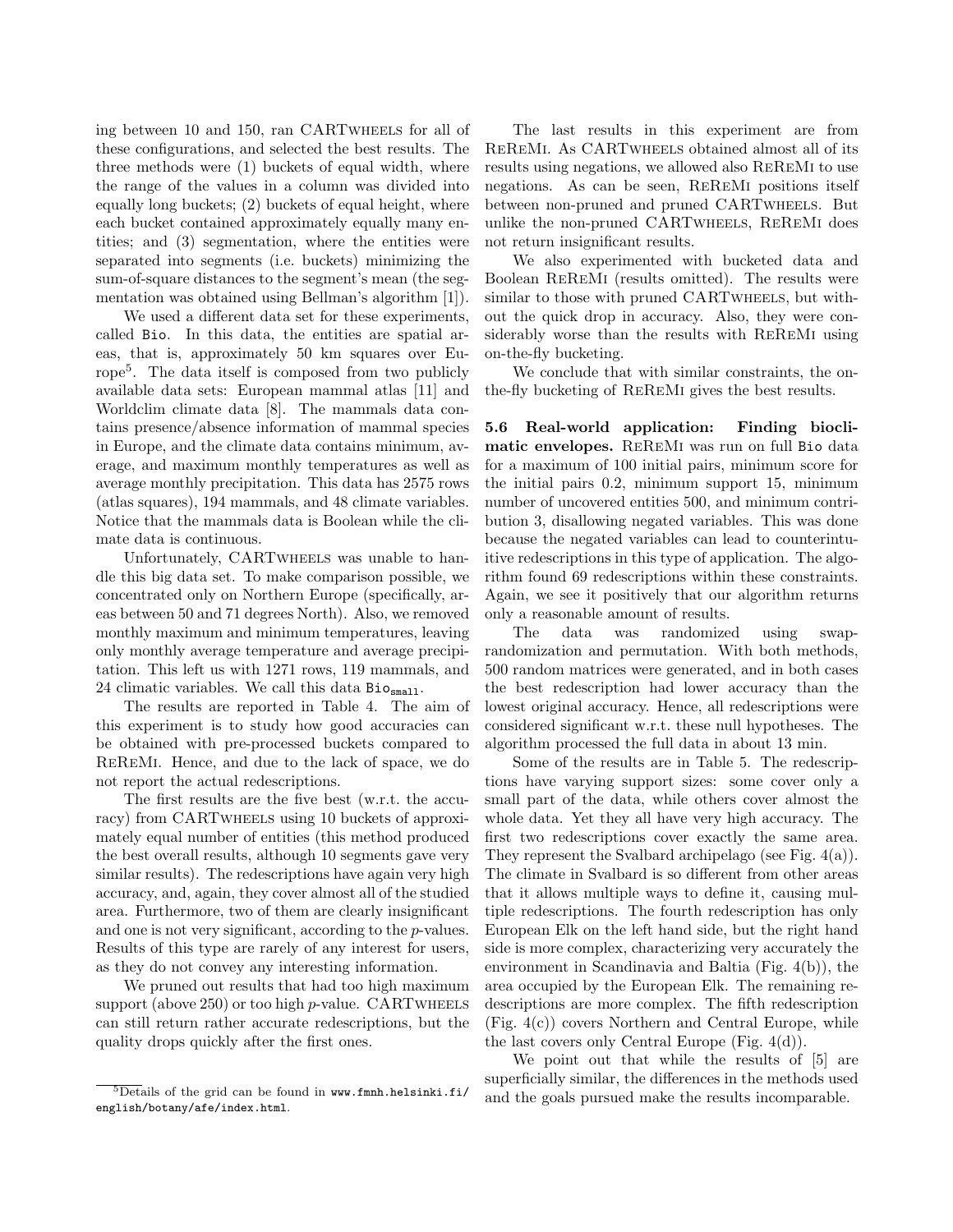| <b>CARTWHEELS</b> |      | CARTWHEELS (pruned) |       |      |                 | REREMI |      |                 |
|-------------------|------|---------------------|-------|------|-----------------|--------|------|-----------------|
|                   | supp | <i>p</i> -value     |       | supp | <i>p</i> -value |        | supp | <i>p</i> -value |
| 0.980             | 1244 | 0.007               | 0.896 | 937  | 0.000           | 0.948  | 931  | 0.000           |
| 0.974             | 1237 | 0.158               | 0.832 | 944  | 0.000           | 0.947  | 931  | 0.000           |
| 0.974             | 1237 | 0.074               | 0.824 | 940  | 0.000           | 0.934  | 911  | 0.000           |
| 0.974             | 1235 | 0.000               | 0.674 | 225  | 0.000           | 0.926  | 888  | 0.000           |
| 0.964             | 1224 | 0.337               | 0.522 | 175  | 0.000           | 0.924  | 823  | 0.000           |

Table 4: Five best accuracies of CARTWHEELS and REREMIwith Biosmall.

Table 5: Example redescriptions from Bio data:  $t_X^{\min}$ ,  $t_X^{\max}$ , and  $t_X^{\text{avg}}$  stand for minimum, maximum, and average temperature of month X in degrees Celsius, and  $p_X^{\text{avg}}$  stands for average precipitation of month X in millimeters.

|     | $q_{\mathbf{L}}$                             | $q_{\mathbf{R}}$                                                                                                                   | J     | supp | <i>p</i> -value |
|-----|----------------------------------------------|------------------------------------------------------------------------------------------------------------------------------------|-------|------|-----------------|
| (1) | Polar Bear                                   | $[-7.0727 \le t_{\text{Mav}}^{\text{avg}} \le -3.375]$                                                                             | 0.973 | 36   | 0.000           |
| (2) | Polar Bear                                   | $[-16.694 \le t_{\rm Mar}^{\rm avg}] \le -11.462$                                                                                  | 0.973 | 36   | 0.000           |
| (3) | Bank Vole V Northern Red-backed Vole         | $(([11.20 \le t_{\text{Jul}}^{\text{max}} \le 15.40] \vee [13.10 \le t_{\text{Aug}}^{\text{max}} \le 27.40])$                      | 0.818 | 1679 | 0.000           |
|     | $\vee$ Steppe Mouse $\vee$ Harbor Seal       | $\wedge$ [42.5 $\leq p_{\text{full}}^{\text{avg}}$ ]) $\vee$ [17.10 $\leq t_{\text{Arr}}^{\text{max}} \leq 17.50$ ]                |       |      |                 |
| (4) | European Elk                                 | $([-9.80 \le t_{\text{Fev}}^{\text{max}} \le 0.40] \wedge [12.20 \le t_{\text{Jul}}^{\text{max}} \le 24.60]$                       | 0.814 | 582  | 0.000           |
|     |                                              | $\wedge$ [56.852 $\leq p_{\text{Aug}}^{\text{avg}} \leq 136.46$ ]) $\vee$ [183.27 $\leq p_{\text{Sen}}^{\text{avg}} \leq 238.78$ ] |       |      |                 |
| (5) | Arctic Fox $\vee$ Stoat                      | $(([2.60 \le t_{\text{Jun}}^{\text{max}} \le 8.50] \vee [7.20 \le t_{\text{Sen}}^{\text{max}} \le 22.20])$                         | 0.813 | 1477 | 0.000           |
|     |                                              | $\wedge$ [36.667 $\leq p_{A_{11}\sigma}^{avg}$ ]) $\vee$ [21.133 $\leq t_{J_{11}}^{avg} \leq 21.20$ ]                              |       |      |                 |
| (6) | Greater White-toothed Shrew                  | $([15.60 \le t_{\text{Aug}}^{\text{min}} \le 19.00] \land [1.625 \le p_{\text{Aug}}^{\text{avg}} \le 7.4444]$                      | 0.790 | 49   | 0.000           |
|     | $\land$ Egyptian Mongoose                    | $\wedge$ [66.222 $\leq p_{\text{Dec}}^{\text{avg}} \leq 137.27$ ]) $\vee$ [19.083 $\leq t_{\text{Oct}}^{\text{avg}} \leq 19.10$ ]  |       |      |                 |
| (7) | House Mouse $\vee$ Caucasian Squirrel        | $((3.50 \le t_{\text{Jan}}^{\text{max}}) \land [4.40 \le t_{\text{Fev}}^{\text{max}}])$                                            | 0.765 | 1034 | 0.000           |
|     | $\vee$ Marbled Polecat                       | $\vee$ [3.5071 $\leq t_{\text{Mar}}^{\text{avg}} \leq 4.1727$ ]) $\wedge$ [3.30 $\leq t_{\text{Dec}}^{\text{max}}$ ]               |       |      |                 |
| (8) | Southwestern Water Vole V Azores Noctule     | $([17.10 \le t_{\text{Mar}}^{\text{max}}] \vee [19.30 \le t_{\text{Aug}}^{\text{max}} \le 26.90]$                                  | 0.697 | 1072 | 0.000           |
|     | $\vee$ Common Noctule $\vee$ Blind Mole      | $\vee$ [12.40 $\le t_{\text{Nov}}^{\text{max}} \le 14.50$ ]) $\wedge$ [14.60 $\le t_{\text{Sen}}^{\text{max}}$ ]                   |       |      |                 |
| (9) | Brown Long-eared Bat                         | $([13.70 \le t_{\text{Sen}}^{\text{max}} \le 22.70] \vee [8.4111 \le t_{\text{Nov}}^{\text{avg}} \le 8.6444])$                     | 0.693 | 963  | 0.000           |
|     |                                              | $\land$ [17.30 $\leq t_{\text{In1}}^{\text{max}} \leq 28.40$ ] $\land$ [-8.15 $\leq t_{\text{In2}}^{\text{avg}} \leq 6.0083$ ]     |       |      |                 |
|     | $(10)$ Harvest Mouse $\wedge$ European Mole  | $[-0.30 \le t_{\rm Apr}^{\rm min} \le 8.70] \wedge [19.40 \le t_{\rm Aug}^{\rm max} \le 27.20]$                                    | 0.677 | 774  | 0.000           |
|     |                                              | $\wedge$ [45.417 $\leq p_{\text{Jun}}^{\text{avg}}$ ] $\wedge$ [48.75 $\leq p_{\text{Aug}}^{\text{avg}} \leq 126.33$ ]             |       |      |                 |
|     | $(11)$ (Serotine Bat $\vee$ Lesser Mole Rat) | $[19.70 \le t_{\text{Jul}}^{\text{max}}] \wedge [16.90 \le t_{\text{Sep}}^{\text{max}} \le 23.70]$                                 | 0.634 | 664  | 0.000           |
|     | $\wedge$ European Mole                       | $\land$ [43.111 $\leq p_{\text{1nl}}^{\text{avg}} \leq 149.5$ ] $\land$ [31.875 $\leq p_{\text{Oct}}^{\text{avg}} \leq 119.5$ ]    |       |      |                 |
|     | $(12)$ Wood Mouse $\wedge$ Natterer's Bat    | $([3.20 \le t_{\text{Mar}}^{\text{max}} \le 14.50] \wedge [17.30 \le t_{\text{Aug}}^{\text{max}} \le 25.20]$                       | 0.623 | 681  | 0.000           |
|     | $\land$ Eurasian Pygmy Shrew                 | $\land$ [14.90 $\leq t_{\text{Sen}}^{\text{max}} \leq 22.80$ ]) $\lor$ [19.60 $\leq t_{\text{Jul}}^{\text{avg}} \leq 19.956$ ]     |       |      |                 |



Figure 4: Support of redescriptions when mining Bio data. From left to right, rows 1, 4, 5 and 12 in Table 5. Green circles, cyan plus signs and magenta crosses respectively indicate areas where both queries hold, only the left query holds and only the right query holds.